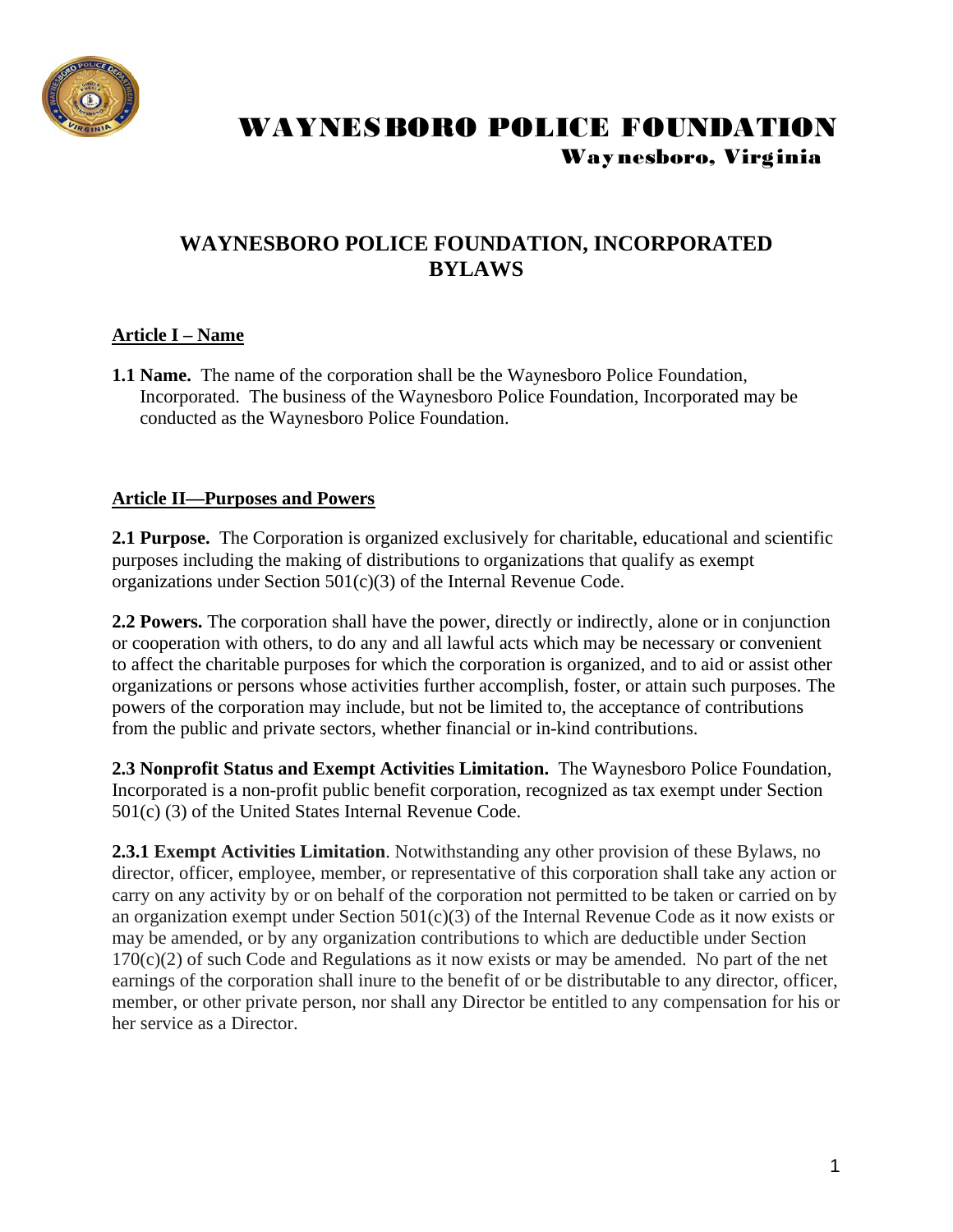

### **Article III—Board of Directors**

**3.1 Board of Directors**. The Waynesboro Police Foundation, Incorporated shall have a Board of Directors (hereafter referred to as the "Board").

**3.2 Powers.** All corporate powers shall be exercised by or under the authority of the Waynesboro Police Foundation, Incorporated. The business and affairs of the Foundation shall be managed under the direction of its Board, subject to the limitations set forth in the Articles of Incorporation, except as otherwise provided by law.

**3.3 Number of Directors.** The Board shall consist of no less than four and no more than fifteen Directors. Within these limits, the Board may increase or decrease the number of Directors serving on the Board, including for the purpose of staggering the terms of Directors.

**3.4 Election and Term.** Directors shall be elected by the Board for terms of three years, measured from the beginning of the nearest fiscal year. Directors may be re-elected without limit.

**3.5 Qualifications**. In order to be eligible to serve as a Director, the individual must be at least 18 years of age.

**3.6 Removal and Vacancies.** The Board, by majority of a quorum present and voting may remove any Director, with cause, but only if the notice of the meeting states that the purpose or one of the purposes of the meeting is the proposed removal of the Director. Any vacancy on the Board may be filled only after the Board declares a position to be vacant and may be filled only for a term identical to the remainder of the vacated term.

**3.7 Meetings.** An annual meeting and a suitable number of regular meetings of the Board shall be held after at least 15 days' notice of the time, place and purposes. Meeting notices must be approved by at least two Directors. In addition, special meetings may be called by the Chairman of the Board or a majority of the Directors, as long as reasonable notice has been given of the time, place and purposes. Participation of a Director in a meeting implies that adequate notice had been given to that Director. Meetings may be held physically and/or virtually. The specific location (whether physical and/or virtual), time and date must be stated in the meeting notice,

**3.8 Manner of Acting.** A majority of Directors shall constitute a quorum. Approval by a majority of those Directors present and voting expresses the decision of the Board.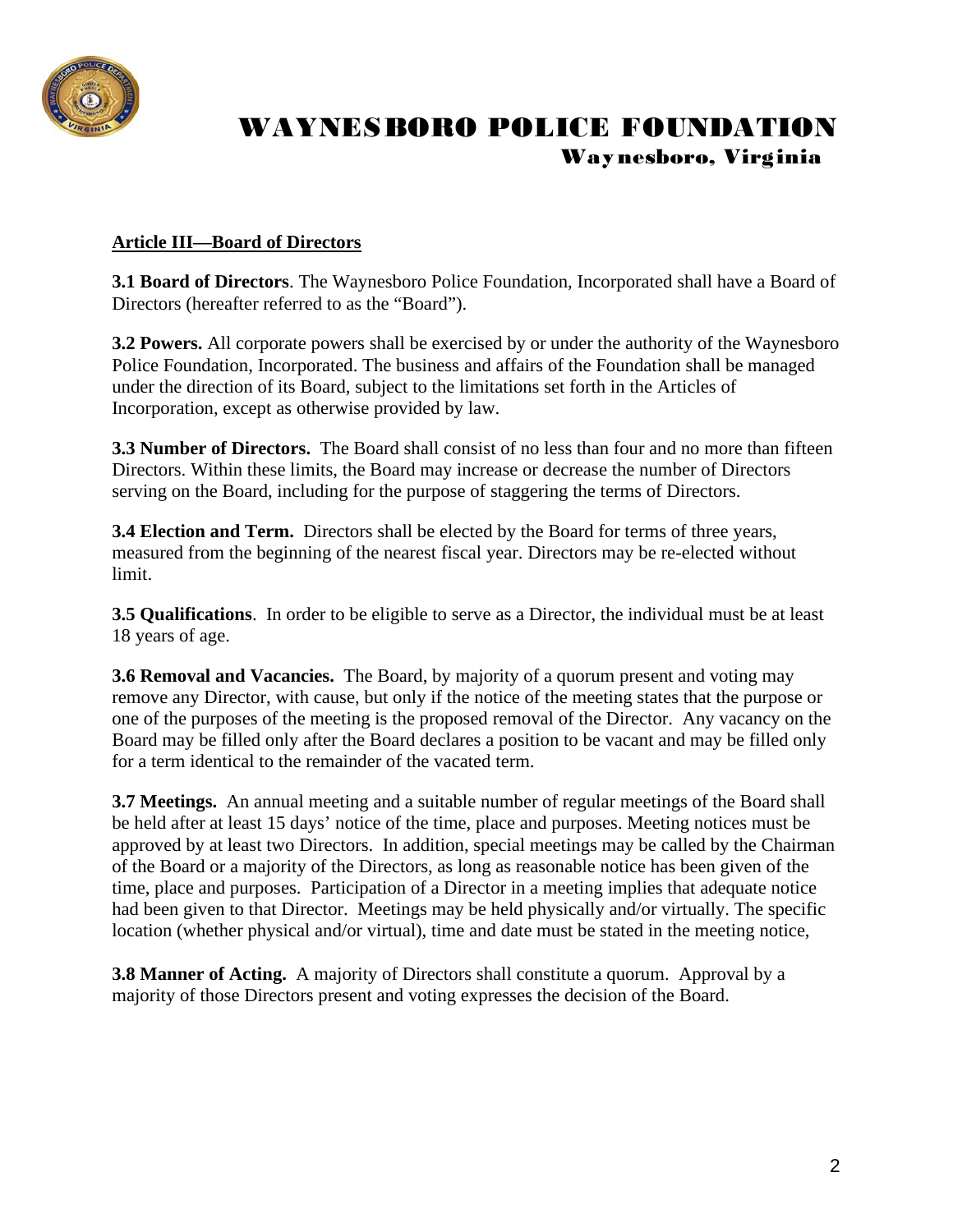

**3.81 Procedures for Motions Made by Email.** Any Director may make a motion via an email message addressed to all other Directors.

- The subject line should include the word "Motion."
- The first line of the body of the email should include the words "I move that the Board".
- The motion, if not seconded, will expire after 10 calendar days or at the conclusion of the next Board meeting – whichever comes first.
- Discussion of a motion properly made and seconded may take place using any agreed-on and synchronous physical and/or virtual methodology.
- Board members should include the words "I vote No" or "I vote Yes" in the first line of their response to the motion.
- Email motions can be voted up or down and may be tabled for discussion at a later date.
- Email motions cannot be amended.
- The member who proposed the motion may withdraw the motion at any time prior to approval.
- A motion by email is approved if and only if a majority of Directors votes "yes "otherwise the email motion fails.
- The Secretary is responsible for promptly tallying all email votes and informing the Board of the tally and of the outcome of the motion. This information will also be included by the Secretary in a dated addendum to the minutes of the immediately previous Board meeting for consideration at the next subsequent Board meeting. The Secretary will be responsible for soliciting the vote of any Board member without email and informing the rest of the board about his or her vote.

### **Article IV – Committees**

**4.1 Committees.** The Board may by majority vote create one or more committees and appoint Directors to serve on them.

**4.2 Authority of Committees.** The Board shall charge the committee except that the Board shall not charge the committee to fill vacancies on the Board or any of its committees; amend the Articles of Incorporation; adopt, amend, or repeal these Bylaws; or approve a plan of merger or dissolution.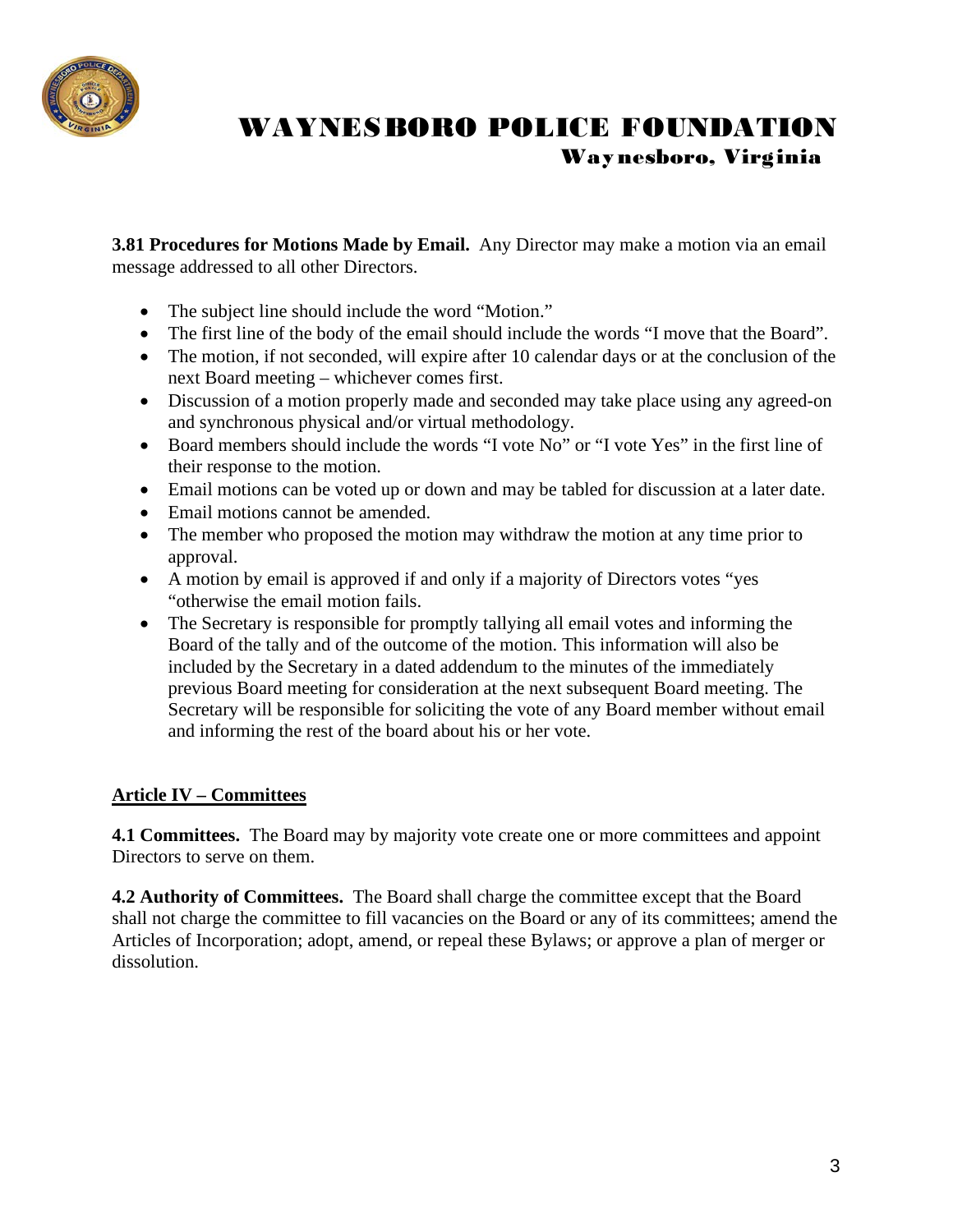

#### **Article V – Officers**

**5.1 Officers.** The Officers of the Board shall be a Chairman, Vice Chairman, Treasurer, Alternate Treasurer, Secretary, and in the discretion of the Board, other Officers and assistant Officers as may be necessary or advisable to carry on the business of the Foundation. No Director shall hold more than one office at a time. The Secretary shall be the sitting Chief of Police for the Waynesboro Police Department and shall not be a voting Officer of the Board.

**5.2 Terms of Office.** Officers shall be elected at the annual meeting of the Board. They shall hold office for one year, beginning at the conclusion of the election, unless they resign or are removed. Officers may be re-elected each year without limit. A resignation shall be effective upon delivery of notice to the Chairman or the Vice Chairman unless the notice specifies a later date.

**5.3 Removal of Officers.** The Board may remove any Officer or Assistant Officer at any time, with cause. Any officer may resign at any time by giving written notice. If an Officer or Assistant Officer resigns or is removed, he or she can no longer serve on the Board of Directors.

**5.4 Duties of Officers.** The Chairman shall be the Chief Executive Officer. He or she and the other Officers shall have such powers and duties as generally pertain to their respective offices as well as such powers and duties as may be delegated to them from time to time by the Board. The Secretary shall prepare or have prepared and maintain or have maintained custody of the minutes of the Board meetings and shall authenticate records of the Foundation.

#### **Article VI – Contracts, Checks, Drafts, Bank Accounts, etc.**

**6.1 Execution of Contracts and Other Documents.** The board, the Executive Committee, or a committee of the Board duly authorized by resolution of the Board, except as law or these Bylaws otherwise require, may authorize any Officer or Officers, agents or agents, in the name of and on behalf of the Foundation to enter into any contract or execute any deed or other instrument, and any such authority may be general or confined to specific instances. Whenever the Board or any such committee, in authorizing or directing the execution of any contract, deed, or other instrument, will fail to specify the Officer or Officers or other agent or agents who are to execute the same, such contract, deed or other instrument will be executed on behalf of the Foundation by the Chairman or any other Officer and, where necessary or appropriate, the corporate seal will be affixed thereto and attested by the Secretary or any assistant Secretary.

**6.2 Checks, Drafts, etc.** All checks, drafts and other orders for payment of money out of the funds of the Foundation shall be signed on behalf of the Foundation in such a manner as may from time to time be determined by resolution of the Board or any duly authorized committee of the Board.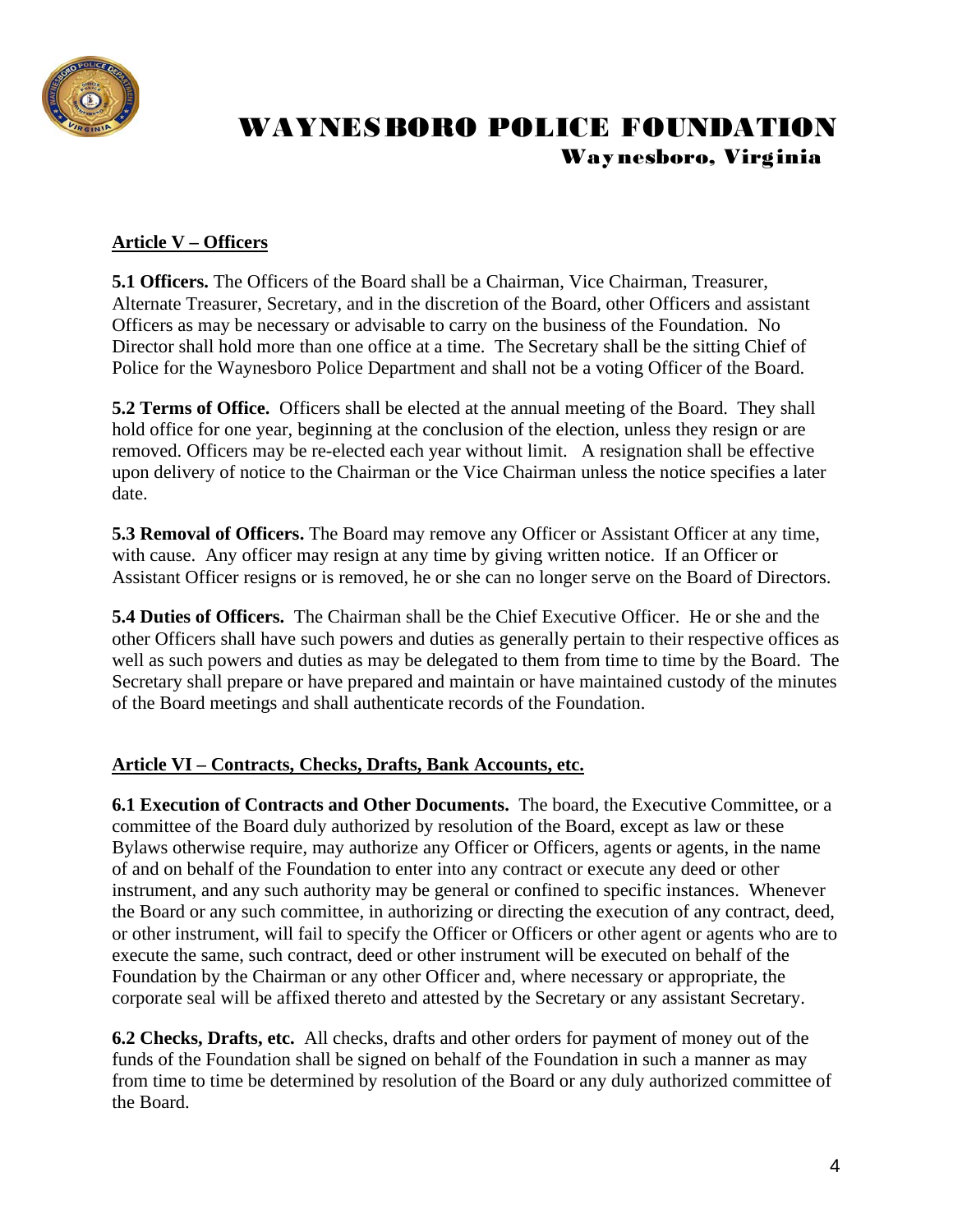

**6.3 Deposits and Investments.** Funds of the Foundation not otherwise employed will be deposited in such depositories or invested in such a manner as may be determined from time to time by the Board or by a duly authorized Officer. Any money deposited or invested shall be in accounts maintained in the name of the Foundation and shall not be comingled.

**6.4 Reports and Audits.** The Treasurer, Alternate Treasurer, or in his/her absence another Director, will report at each meeting of the Board (physical or virtual) the financial status of the Foundation. There shall be an annual audit of the WPD Foundation accounts and assets conducted by two Directors other than the Treasurer who have been appointed by the Chairman and who shall report their findings with the Board at the Annual Meeting.

### **Article VII – Gifts to the Foundation**

**7.1 Method.** Donors may make gifts to the Foundation by naming or otherwise identifying the Foundation. Gifts will vest in the Foundation upon receipt and acceptance by it, with such acceptance to be signified by an authorized Officer, Director, employee or agent of the Foundation.

**7.2 Investment and Sale.** No gift will be required to be separately invested or held except as required by law or in order to prevent disqualification of the Foundation's tax-exempt status. Gifts may be sold or otherwise disposed of.

**7.3 Presumption as to the Donor's Intent.** Each gift to the Foundation will be presumed to be intended to be used for charitable purposes as determined by the Board and only in such a manner as not to disqualify the gift from deduction as a charitable contribution, gift or bequest in computing any federal income tax or to disqualify the Foundation as a qualified charitable organization and/or from classification as a public charity.

The Board may accept or reject a gift with one or more restrictions placed upon it by a donor. If the Board accepts a restricted gift, and if adhering to any such restriction(s) would result in use contrary to the donor's intent or would jeopardize the tax-deductible status of the gift or the Foundation's tax-exempt status, or if the Board is advised by counsel that there is a substantial risk of such result, the restriction will not be followed, but will be varied by the Board using its best judgment and its sole discretion unless it is possible to return the gift. Reasonable charges and expenses of counsel for such advice and proceedings concerning a gift will be proper expenses and will be charged against such gift.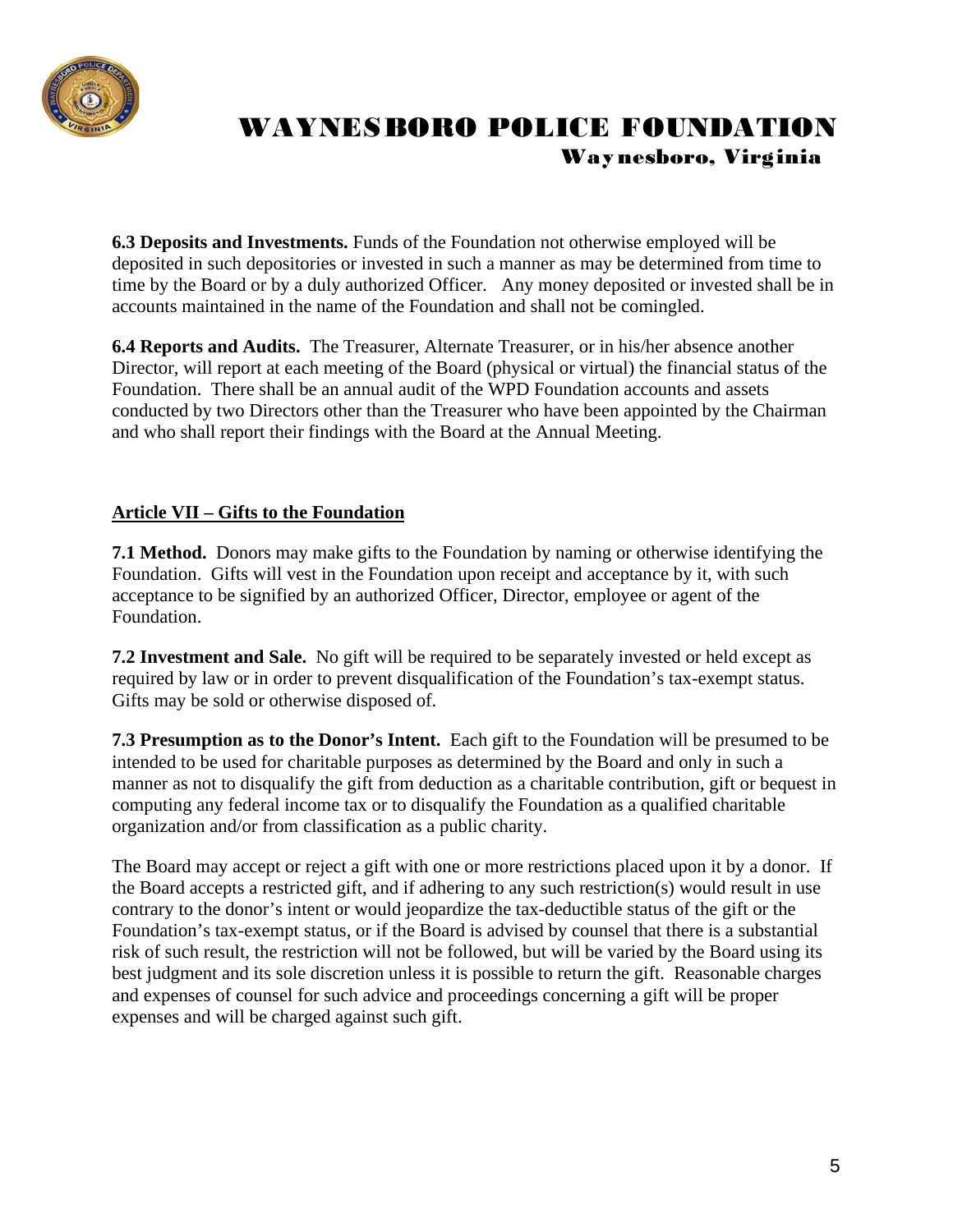

Whenever the Board, by a vote of three-quarters of the current Directors, determines that the conditions or circumstances are such that compliance with a restriction by a donor is impractical or impossible, or that such restriction is not consistent with the Foundation's charitable purposes, the Board may order such variance from the restriction and such application of the whole or any part of the principal or income of the gift as in the Board's judgment is then necessary to honor as nearly as practicable the intent of the donor, while effectively serving the charitable purposes of the Foundation.

#### **Article VIII –Distribution and Disbursements**

**8.1 Authorization for Distribution.** Decisions pertaining to the distribution of funds for charitable purposes will be made by the Board at a duly called meeting. The decision to distribute funds shall be determined by a majority vote of the Directors present and voting. No committee, Officer, Director or agent of the Foundation may be delegated the authority to make any such decision.

**8.2 Investigation and Research.** The Board or a duly authorized committee or Officer or Director or agent or agents thereof will gather and analyze facts and conduct such investigation and research as is deemed by the Board to be necessary or advisable in order to determine the most efficacious distribution of funds given for charitable purposes. Funds given to the Foundation may be assessed by the Board as it believes desirable to defray the cost of administration of the Foundation including, but not limited to, such fact gathering, analyses, research, evaluation, etc., for such purposes or from funds given without restriction as to purpose. Disbursement for other proper administrative expenses incurred by the Foundation, including salaries and expenses for such professional and other assistance as the Board may from time to time deem necessary, will be directed to be paid so far as possible from any funds which are available for such purpose, with any balance being paid out of other funds of the Foundation.

**8.3 Distribution to other Organizations and to Government Entities.** The Foundation may, in furtherance of its charitable purposes, when needs therefor have been determined and appropriate provisions to assure use for such purposes have been made, make gifts or loans, in cash or in kind, restricted or unrestricted, to such organizations or governmental entities as in the opinion of the Board can best carry out such purposes.

#### **Article IX – Miscellaneous Provisions**

**9.1 Fiscal Year.** The fiscal year of the Foundation shall be from 01 July to 30 June.